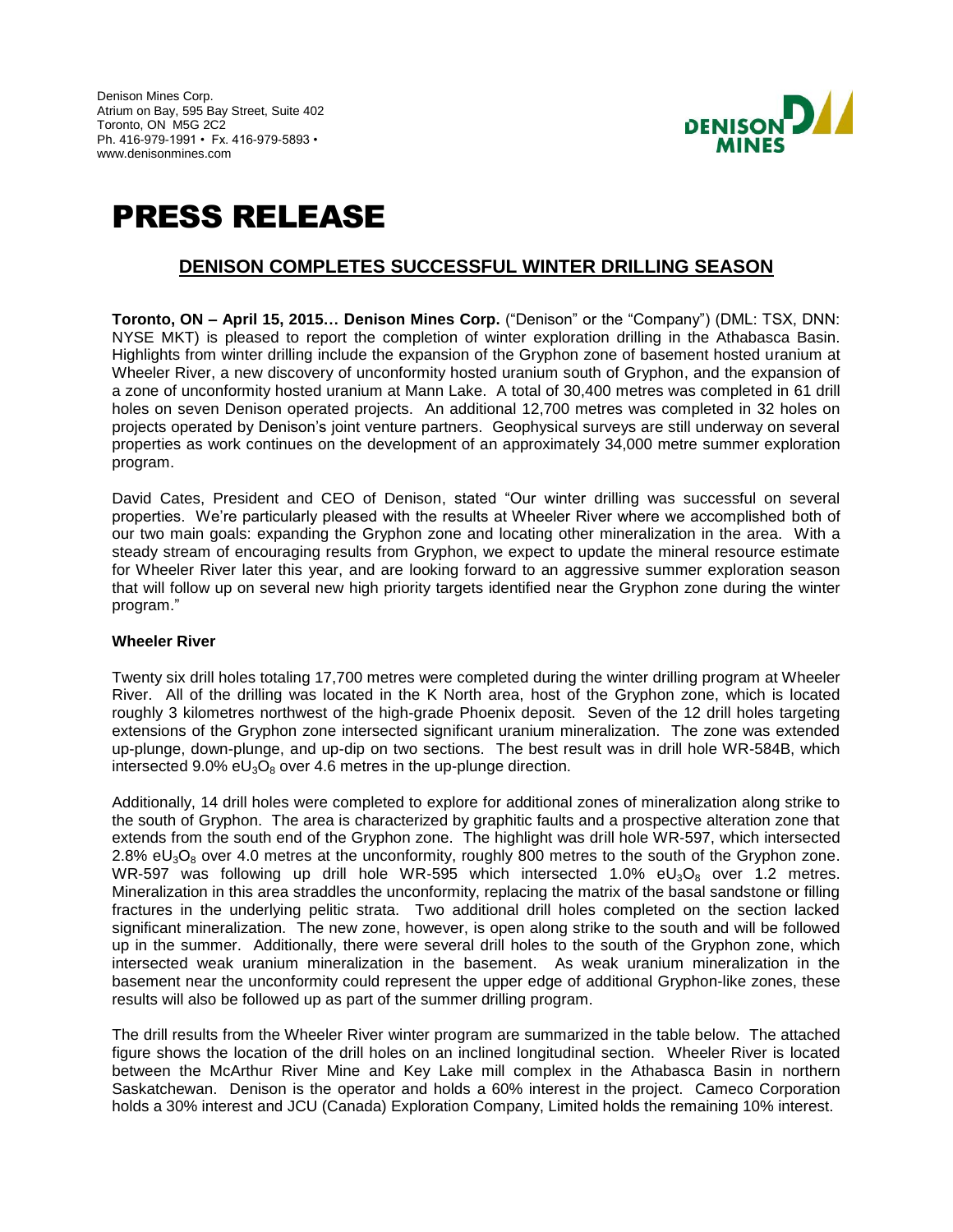| <b>Drill Hole</b>         | Location            | <b>Basement/Unconformity</b> | Down-Hole Total Gamma Probe   |        |            |                        |
|---------------------------|---------------------|------------------------------|-------------------------------|--------|------------|------------------------|
|                           |                     |                              | From (m)                      | To (m) | Length (m) | eU3O8 (%) <sup>1</sup> |
| WR-571D2 <sup>3,5</sup>   | Gryphon Up-Dip      | <b>Basement</b>              | 512.6                         | 517.9  | 5.3        | 3.2                    |
| and                       |                     | <b>Basement</b>              | 544.8                         | 546.0  | 1.2        | 1.8                    |
| $WR - 574D1^{3,5}$        | Gryphon Up-Dip      | <b>Basement</b>              | 473.0                         | 479.0  | 2.0        | 1.3                    |
| and                       |                     | <b>Basement</b>              | 510.4                         | 511.4  | $1.0\,$    | 7.5                    |
| and                       |                     | <b>Basement</b>              | 519.6                         | 520.6  | 1.0        | 1.1                    |
| $WR-577D1^{2,4,5}$        | Gryphon Up-Plunge   | <b>Basement</b>              | 664.5                         | 666.6  | 2.1        | 0.3                    |
| and                       |                     | <b>Basement</b>              | 678.0                         | 679.0  | 1.0        | 0.3                    |
| $WR - 582^{2,3}$          | Gryphon Down-Plunge | <b>Basement</b>              | 764.2                         | 766.6  | 2.4        | 2.9                    |
| WR-583 <sup>2,3</sup>     | Gryphon Down-Plunge | <b>Basement</b>              | 786.3                         | 788.7  | 2.4        | 2.8                    |
| WR-584B <sup>2,3</sup>    | Gryphon Up-Plunge   | <b>Basement</b>              | 641.6                         | 646.2  | 4.6        | 9.0                    |
| $WR-583D1^2$              | Gryphon Down-Plunge |                              | No significant mineralization |        |            |                        |
| WR-583D2 <sup>2,3,5</sup> | Gryphon Down-Plunge | <b>Basement</b>              | 501.6                         | 503.8  | 2.2        | 1.5                    |
| and                       |                     | <b>Basement</b>              | 508.2                         | 509.8  | 1.6        | 2.4                    |
| $WR-585A^2$               | Gryphon Up-Plunge   |                              | No significant mineralization |        |            |                        |
| $WR-586^2$                | Gryphon Down-Plunge |                              | No significant mineralization |        |            |                        |
| $WR-586D1^2$              | Gryphon Down-Plunge |                              | No significant mineralization |        |            |                        |
| $WR-587^2$                | Gryphon Up-Plunge   |                              | No significant mineralization |        |            |                        |
| $WR-588^2$                | South of Gryphon    |                              | No significant mineralization |        |            |                        |
| $WR$ -588D $1^2$          | South of Gryphon    |                              | No significant mineralization |        |            |                        |
| $WR - 589^{2,4}$          | South of Gryphon    | <b>Basement</b>              | 564.4                         | 565.4  | 1.0        | 0.2                    |
| and                       |                     | <b>Basement</b>              | 569.8                         | 573.1  | 3.3        | 0.4                    |
| and                       |                     | <b>Basement</b>              | 576.7                         | 577.7  | $1.0$      | 0.1                    |
| and                       |                     | <b>Basement</b>              | 584.0                         | 585.9  | 1.9        | 0.2                    |
| $WR - 590^{2,4}$          | South of Gryphon    | <b>Basement</b>              | 559.6                         | 561.3  | 1.7        | 0.1                    |
| and                       |                     | <b>Basement</b>              | 563.7                         | 567.0  | 3.3        | 0.1                    |
| and                       |                     | <b>Basement</b>              | 572.3                         | 573.8  | 1.5        | 0.2                    |
| and                       |                     | <b>Basement</b>              | 579.1                         | 581.7  | 2.6        | 0.3                    |
| $WR - 591^{2,4}$          | South of Gryphon    | <b>Basement</b>              | 586.3                         | 587.3  | $1.0\,$    | 0.2                    |
| WR-592 <sup>2,4</sup>     | South of Gryphon    | <b>Basement</b>              | 585.4                         | 587.2  | 1.8        | 0.5                    |
| WR-593 <sup>2,4</sup>     | South of Gryphon    | <b>Basement</b>              | 492.9                         | 494.2  | 1.3        | 0.3                    |
| $WR-594^2$                | South of Gryphon    |                              | No significant mineralization |        |            |                        |
| $WR - 595^{2,4}$          | South of Gryphon    | Unconformity                 | 525.0                         | 526.2  | 1.2        | $1.0\,$                |
| and                       |                     | <b>Basement</b>              | 565.8                         | 571.6  | 5.8        | 0.2                    |
| and                       |                     | <b>Basement</b>              | 583.7                         | 585.5  | 1.8        | 0.3                    |
| $WR-596^2$                | South of Gryphon    |                              | No significant mineralization |        |            |                        |
| $WR-597^{2,3}$            | South of Gryphon    | Unconformity                 | 496.5                         | 500.5  | 4.0        | 2.8                    |
| and                       |                     | <b>Basement</b>              | 586.9                         | 587.9  | 1.0        | 1.6                    |
| WR-597D1                  | South of Gryphon    |                              | No significant mineralization |        |            |                        |
| $WR-598^4$                | South of Gryphon    | <b>Basement</b>              | 583.3                         | 584.3  | 1.0        | 0.4                    |
| $WR-599^4$                | South of Gryphon    | <b>Basement</b>              | 593.1                         | 594.1  | 1.0        | 0.2                    |

### **2015 Year to Date Drilling Results**

Notes: 1. eU<sub>3</sub>O<sub>8</sub> is radiometric equivalent uranium from a total gamma down-hole probe

2. Results were previously released

3. Composited above a cutoff grade of 1.0% e $U_3O_8$ 

4. Composited above a cutoff grade of 0.05% e $U_3O_8$ 

5. Distances are measured from the wedge, not from surface.

As the drill holes are oriented steeply toward the northwest and the basement mineralization dips moderately to the southeast, the true thickness of the basement mineralization is expected to be approximately 75% of the intersection lengths. As the unconformity mineralization is horizontal, the true thickness of the unconformity mineralization is expected to be approximately 90% of the intersection lengths.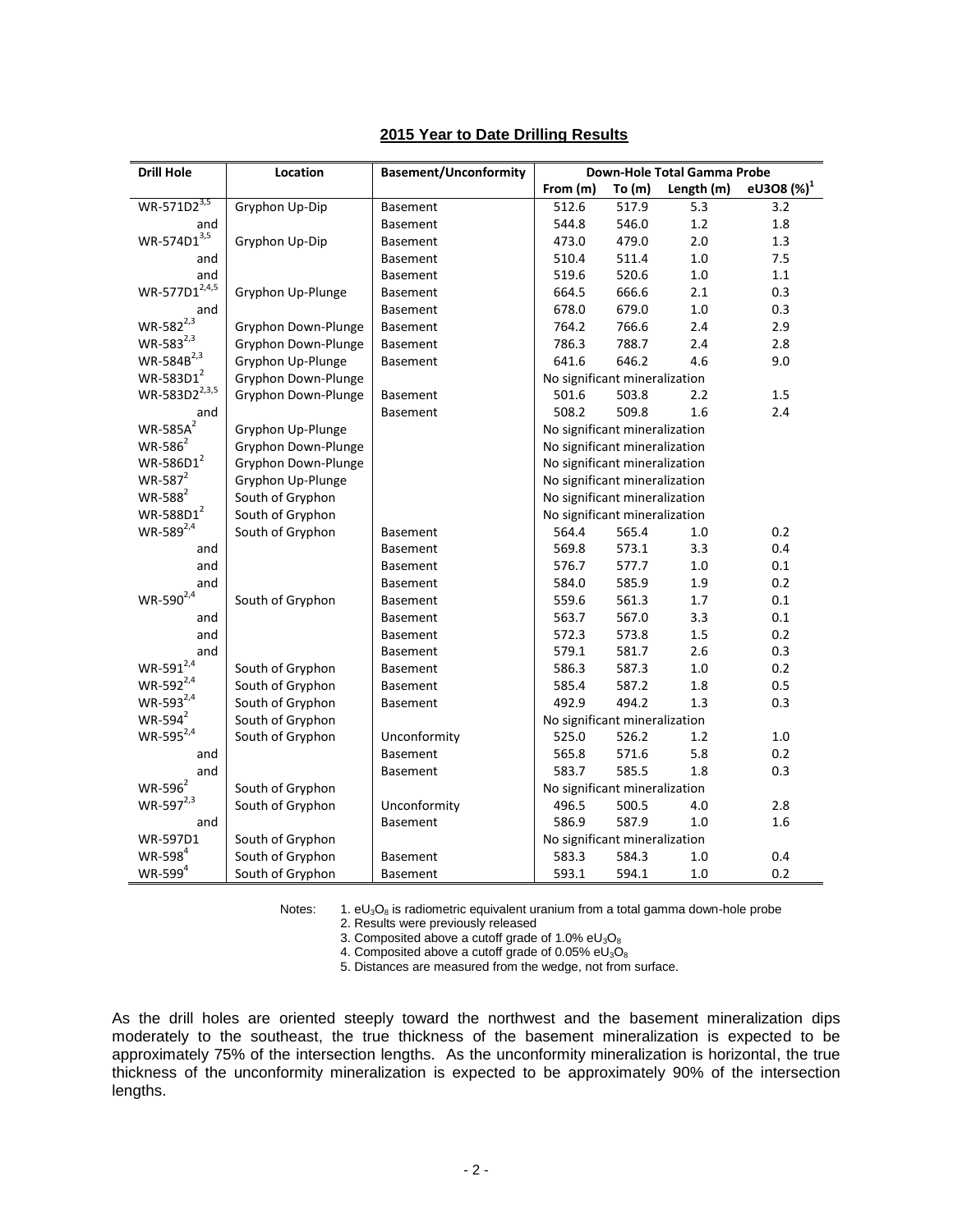#### **Mann Lake**

Drilling at Mann Lake in 2015 was designed to explore for extensions of uranium mineralization intersected in drill holes MN-060 (2.94%  $U_3O_8$  over 4.8 metres) and MN-065 (4.8%  $U_3O_8$  over 1.0 metres) in 2014. Uranium in these drill holes is located along the sub-Athabasca unconformity at its intersection with a fault zone that marks a contact between granite gneiss and graphitic pelitic gneiss. A total of 7,570 metres in 11 drill holes was completed in the winter program. The highlight was drill hole MN-066-01, which intersected 9.8% eU<sub>3</sub>O<sub>8</sub> over 3.5 metres at the unconformity. The drill hole is located 300 metres along strike to the south of MN-060. The final drill hole of the season was stopped short of the target depth due to spring break-up. Cameco Corp (the operator) plans to complete the drill hole in June. As the drill holes are oriented steeply, and the mineralization is approximately horizontal, the true thickness is expected to be at least 80% of the intersection lengths. Mann Lake is located 20 kilometres southwest of the McArthur River mine and five kilometres north of Wheeler River and is a joint venture (Denison 30%) with Cameco Corp (52.5% and operator) and AREVA Resources Canada (17.5%).

#### **Other Properties**

Denison participated in drilling programs on seven other properties during the winter – six were operated by the Company, and one was operated by AREVA Resources Canada. The Denison operated programs were completed at Moore Lake, Lynx Lake, Crawford Lake, Hatchet Lake, Turkey Lake and Waterbury Lake. AREVA operated the exploration program on the Wolly property. Encouraging results at Hatchet Lake and Crawford Lake highlighted the exploration work carried out on these other properties.

At Hatchet Lake, a total of 2,547 metres of drilling was completed in nine drill holes at the Tuning Fork grid area. A zone of intense basement clay alteration with elevated uranium values was extended by drill hole TF-15-01. The alteration is coincident with a strong fault zone within graphitic pelitic gneiss. The highest uranium value obtained in TF-15-01 was 491 ppm U, and was accompanied by impressive trace element results that include elevated copper (up to 2.4%), nickel (up to 0.1%) and cobalt (up to 0.29%). The intensity of the alteration and geochemical results, combined with the presence of structurally prepared graphitic basement suggests that the area is highly prospective for high grade basement hosted mineralization and further drilling is required. Hatchet Lake is a joint venture with Anthem Resources Inc. owning 41.9% and Denison as operator holding 58.1%.

At the 100% owned Crawford Lake project, a total of 4,135 metres of drilling was completed in eight drill holes on the CR-5 conductor. This work followed up on drilling in 2014 which encountered a large volume of intense sandstone alteration in very wide spaced holes over a 2,400 metre length of the conductor. The 2015 drilling confirmed the presence of the alteration zone along the entire 2,400 metre strike length and identified a zone of faulting in graphitic pelites that is likely the core of the hydrothermal system. Geochemical results from drill core samples are still pending. The volume of alteration associated with the structured graphitic basement is encouraging and additional drilling is planned along the CR-5 conductor during the summer exploration program.

#### **Summer Exploration Plans**

Denison will continue its 2015 exploration program with an aggressive summer campaign that is expected to include drilling on eight Denison operated properties: Wheeler River, Bell Lake, Murphy Lake, Waterbury Lake, Jasper Lake, Stevenson River, Crawford Lake and Bachman Lake. Wheeler River will be the primary focus of the summer program, with 36 drill holes planned, totaling approximately 24,000 metres. Priorities at Wheeler River continue to be the expansion of mineralization at and near the Gryphon zone, the discovery of additional zones of mineralization in the vicinity of the Gryphon zone, and the evaluation of other prospective target areas on the property. The additional drilling planned for the Gryphon zone should be sufficient to support the preparation of an initial estimate of mineral resources at Gryphon before the end of the year.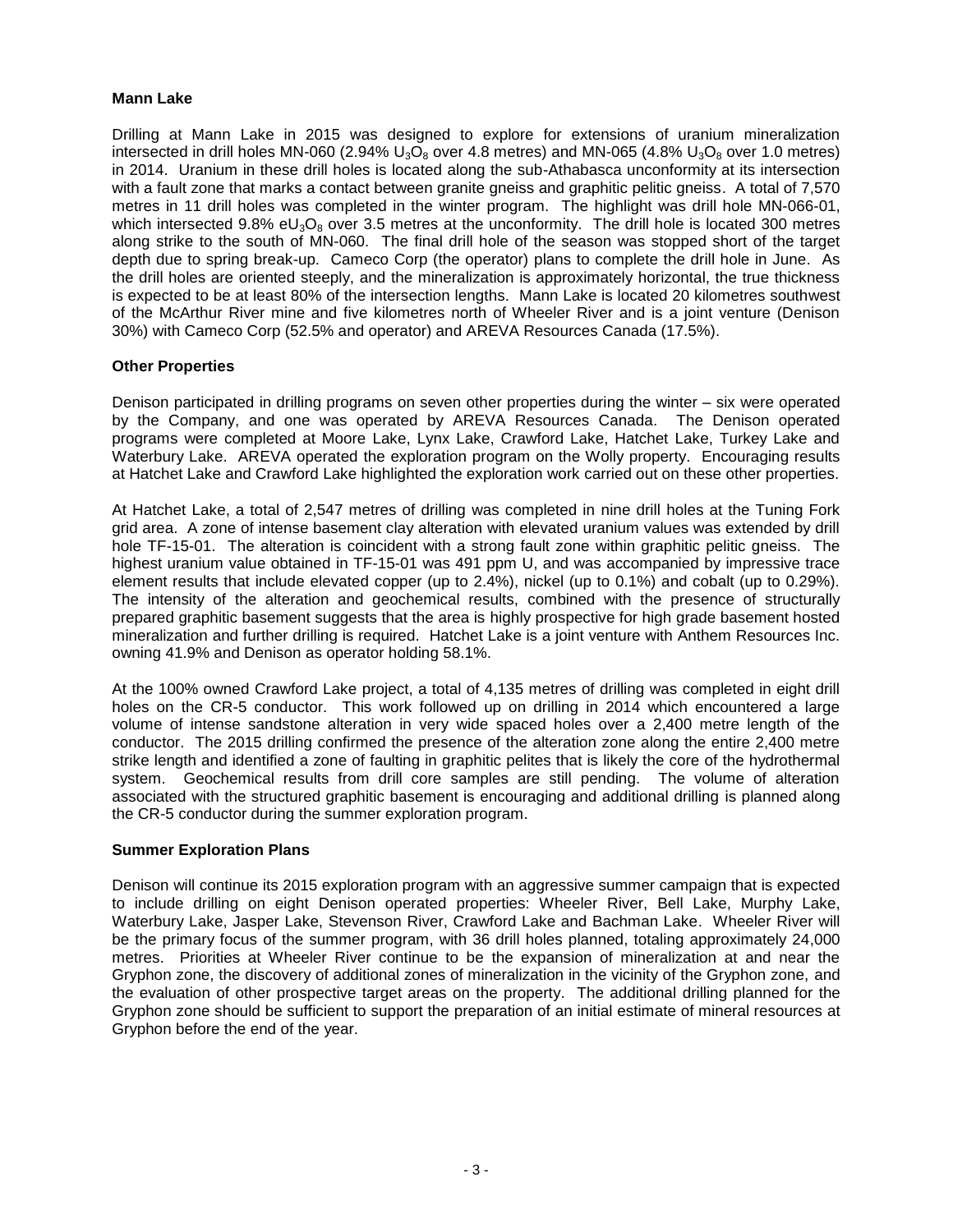#### *Qualified Person*

The disclosure of a scientific or technical nature contained in this news release was prepared by Steve Blower P.Geo., Denison's Vice President, Exploration, who is a Qualified Person in accordance with the requirements of NI 43-101. For a description of the quality assurance program and quality control measures applied by Denison, please see Denison's Annual Information Form dated March 5, 2015 filed under the Company's profile on SEDAR at www.sedar.com.

#### **About Denison**

*Denison is a uranium exploration and development company with interests in exploration and development projects in Canada, Zambia, Mali, Namibia and Mongolia. Including its 60% owned Wheeler project, which hosts the high grade Phoenix uranium deposit, Denison's exploration project portfolio consists of numerous projects covering over 467,000 hectares in the eastern Athabasca Basin region of Saskatchewan. Denison's interests in Saskatchewan also include a 22.5% ownership interest in the McClean Lake joint venture, which includes several uranium deposits and the McClean Lake uranium mill, which is currently processing ore from the Cigar Lake mine under a toll milling agreement, plus a 25.17% interest in the Midwest deposit and a 60% interest in the J Zone deposit on the Waterbury*  Lake property. Both the Midwest and J Zone deposits are located within 20 kilometres of the McClean Lake mill. *Internationally, Denison owns 100% of the conventional heap leach Mutanga project in Zambia, 100% of the uranium/copper/silver Falea project in Mali, a 90% interest in the Dome project in Namibia, and an 85% interest in the in-situ recovery projects held by the Gurvan Saihan joint venture ("GSJV") in Mongolia.*

*Denison is also engaged in mine decommissioning and environmental services through its Denison Environmental Services division and is the manager of Uranium Participation Corp., a publicly traded company which invests in uranium oxide and uranium hexafluoride.*

**For more information, please contact** David Cates (416) 979-1991 ext 362 President and Chief Executive Officer

Sophia Shane (604) 689-7842 Investor Relations

#### **CAUTIONARY STATEMENT REGARDING FORWARD-LOOKING STATEMENTS**

Certain information contained in this press release constitutes "forward-looking information", within the meaning of the United States Private Securities Litigation Reform Act of 1995 and similar Canadian legislation concerning the business, operations and financial performance and condition of Denison.

Generally, these forward-looking statements can be identified by the use of forward-looking terminology such as "plans", "expects" or "does not expect", "is expected", "budget", "scheduled", "estimates", "forecasts", "intends", "anticipates" or "does not anticipate", or "believes", or variations of such words and phrases or state that certain actions, events or results "may", "could", "would", "might" or "will be taken", "occur", "be achieved" or "has the potential to".

Forward looking statements are based on the opinions and estimates of management as of the date such statements are made, and they are subject to known and unknown risks, uncertainties and other factors that may cause the actual results, level of activity, performance or achievements of Denison to be materially different from those expressed or implied by such forward-looking statements. Denison believes that the expectations reflected in this forward-looking information are reasonable but no assurance can be given that these expectations will prove to be correct and such forward-looking information included in this press release should not be unduly relied upon. This information speaks only as of the date of this press release. In particular, this press release may contain forwardlooking information pertaining to the following: the likelihood of completing and benefits to be derived from corporate transactions; the estimates of Denison's mineral reserves and mineral resources; expectations regarding the toll milling of Cigar Lake ores; capital expenditure programs, estimated exploration and development expenditures and reclamation costs; expectations of market prices and costs; supply and demand for uranium ("U<sub>3</sub>O<sub>8</sub>"); possible impacts of litigation and regulatory actions on Denison; exploration, development and expansion plans and objectives; expectations regarding adding to its mineral reserves and resources through acquisitions and exploration; and receipt of regulatory approvals, permits and licences under governmental regulatory regimes.

There can be no assurance that such statements will prove to be accurate, as Denison's actual results and future events could differ materially from those anticipated in this forward-looking information as a result of the factors discussed under the heading "Risk Factors" in Denison's Annual Information Form dated March 5, 2015 available at www.sedar.com, and in its Form 40-F available at www.sec.gov/edgar.shtml.

Accordingly, readers should not place undue reliance on forward-looking statements. These factors are not, and should not be construed as being, exhaustive. Statements relating to "mineral reserves" or "mineral resources" are deemed to be forward-looking information, as they involve the implied assessment, based on certain estimates and assumptions that the mineral reserves and mineral resources described can be profitably produced in the future. The forward-looking information contained in this press release is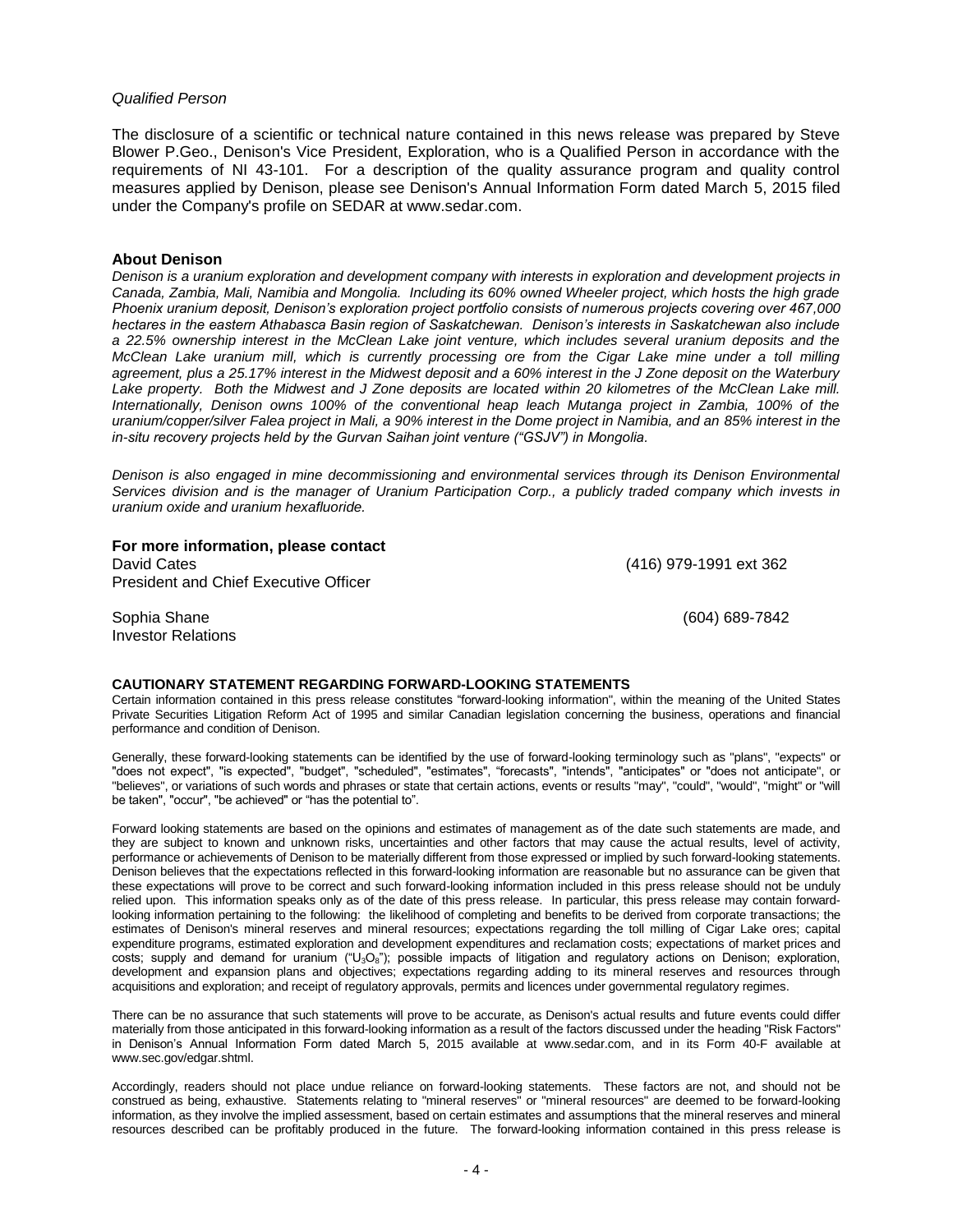expressly qualified by this cautionary statement. Denison does not undertake any obligation to publicly update or revise any forwardlooking information after the date of this press release to conform such information to actual results or to changes in Denison's expectations except as otherwise required by applicable legislation.

**Cautionary Note to United States Investors Concerning Estimates of Measured, Indicated and Inferred Mineral Resources:** This press release may use the terms "measured", "indicated" and "inferred" mineral resources. United States investors are advised that while such terms are recognized and required by Canadian regulations, the United States Securities and Exchange Commission does not recognize them. "Inferred mineral resources" have a great amount of uncertainty as to their existence, and as to their economic and legal feasibility. It cannot be assumed that all or any part of an inferred mineral resource will ever be upgraded to a higher category. Under Canadian rules, estimates of inferred mineral resources may not form the basis of feasibility or other economic studies. **United States investors are cautioned not to assume that all or any part of measured or indicated mineral resources will ever be converted into mineral reserves. United States investors are also cautioned not to assume that all or any part of an inferred mineral resource exists, or is economically or legally mineable.**